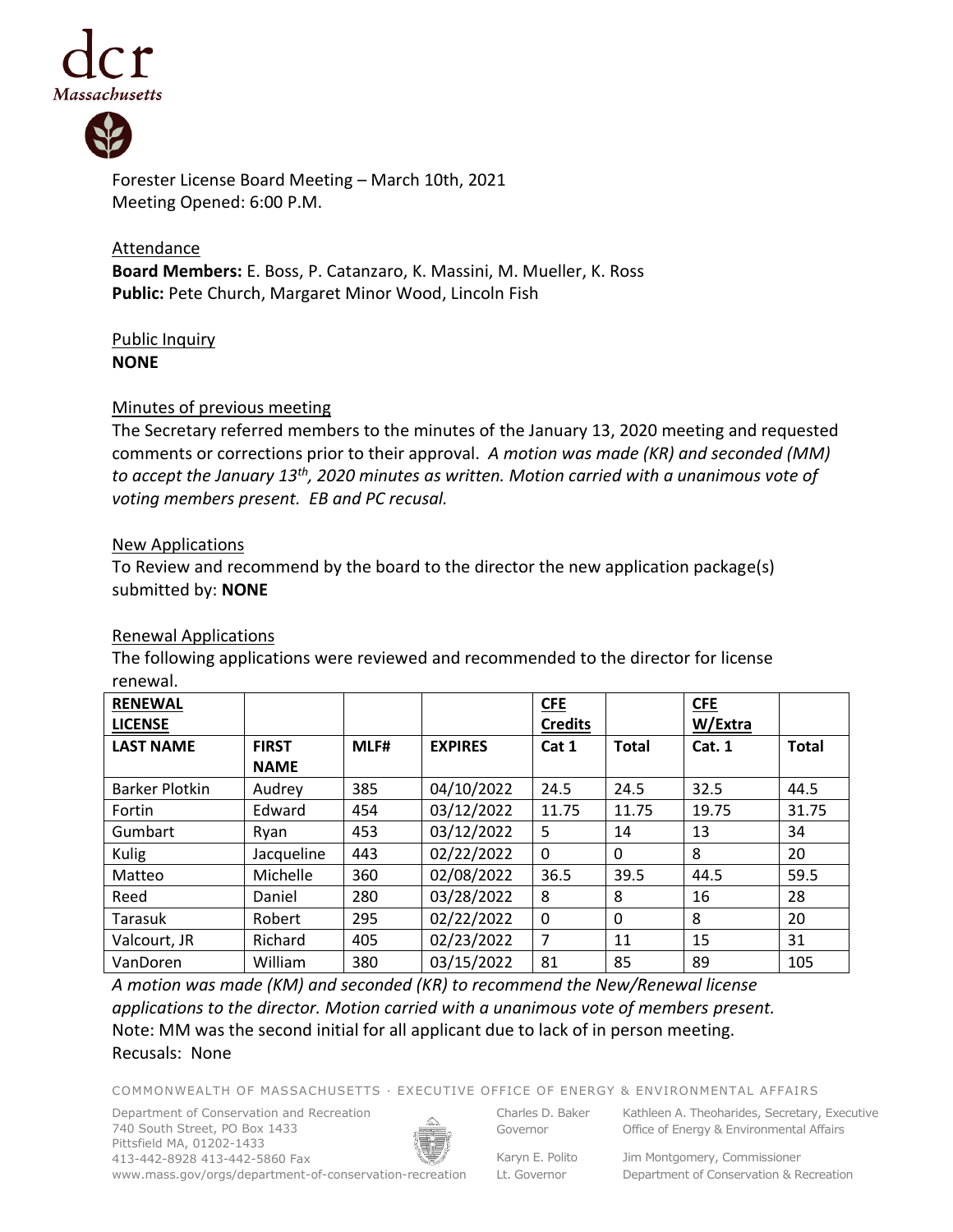## Expired/Non-Renewed Licenses

Letters will be sent to the below individuals stating their license has expired. **None**

#### **Complaints**

# **Lincoln Fish – Chesterfield Project**

At the March 10<sup>th</sup>, 2020 Forester License Board (FLB) Meeting the findings of the investigator were discussed by members Kristopher Massini, Mark Mueller and Keith Ross. Emily Boss and Paul Catanzaro abstained from the discussion and vote. Through Mark Muller's fact finding it was determined by the board that Mr. Fish had met the minimum standards regarding the complaint of serial trespass and violation of notice to abutters procedure filed by Bruce and Margaret Wood. This lead to the opinion of the FLB that there was no fraud, negligence, deceit, incompetence, unprofessional conduct or gross misconduct in the practice of forestry. Also, in the FLB's opinion, both parties hold responsibility for not following through on communication to ensure it is received and the content is agreed to/understood by the intended parties. Below is the timeline as determined by the investigator.

- 2010 (est) Permission had been given for use of Wood's property as landing for Osborne Harvest.
- 2015 Lincoln Fish notified Bruce and Margaret Wood by Certified Mail for Follet Harvest. The letter was returned "unclaimed".
- 2015 Although Lincoln Fish prepared the Forest Cutting Plan for the Follet harvest, he was not associated with the 2015 trespass. This was an act by the logger, Steve Glaszcz, outside of the approved cutting plan prepared by Lincoln Fish.
- 2019 Bob Osborne received verbal permission from Bruce wood to utilize the same landing from the 2010 (est) harvest. Lincoln Fish followed with a letter outlining what would occur. Bruce Wood then sent Lincoln Fish an email with his concerns, this was not received due to an inaccurate email address.
- 2020 Upon the arrival of Steve Glaszcz to begin logging Bruce Wood notified him that he was not permitted to use the property. Lincoln Fish amended the Forest Cutting Plan to relocate the landing off of the Wood's Property.

The FLB recommendation is not to reprimand, limit, restrict, suspend, or revoke the Forester License of Lincoln Fish based on the information given by the parties involved.

#### Other Business

Peter Church and the Board Thanked and Acknowledged Emily Boss for 6+ years of service to the FLB. Her time and efforts over the years have been greatly appreciated. Emily provided the Board with experience, calmness, and valued opinion through her tenor. The thoughtful remarks and perspective she provided will be missed.